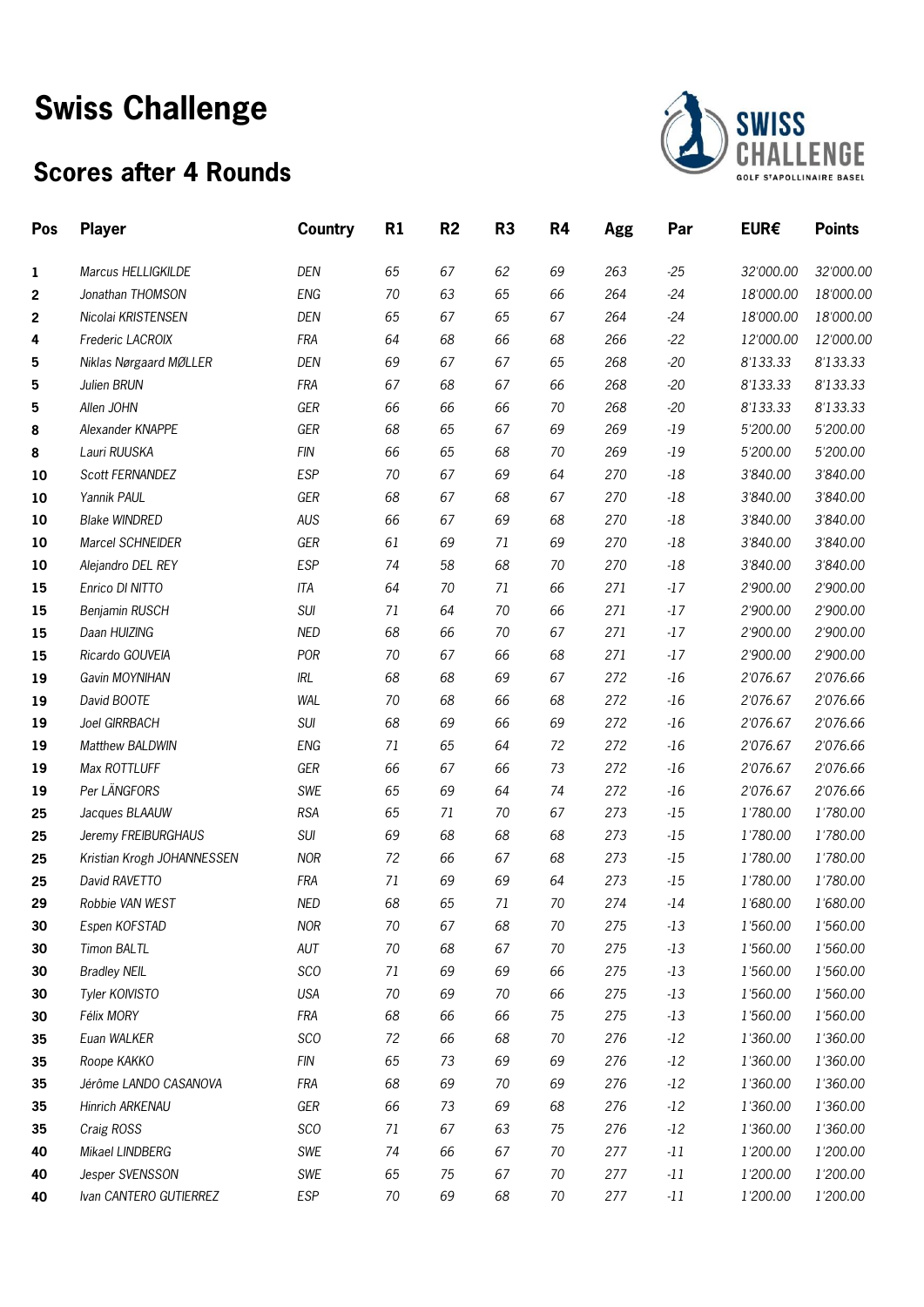# **Swiss Challenge**

### **Scores after 4 Rounds**



| 43 | Jonas KÖLBING          | GER        | 68              | 69              | 71 | 70 | 278              | $-10$              | 1'060.00 | 1'060.00 |
|----|------------------------|------------|-----------------|-----------------|----|----|------------------|--------------------|----------|----------|
| 43 | <b>Stuart MANLEY</b>   | <b>WAL</b> | 68              | 68              | 72 | 70 | 278              | $-10$              | 1'060.00 | 1'060.00 |
| 43 | Matt FORD              | <b>ENG</b> | 66              | 72              | 72 | 68 | 278              | $-10$              | 1'060.00 | 1'060.00 |
| 43 | Christofer BLOMSTRAND  | SWE        | 71              | 69              | 71 | 67 | 278              | $-10$              | 1'060.00 | 1'060.00 |
| 47 | Damien PERRIER         | <b>FRA</b> | 71              | 67              | 69 | 72 | 279              | -9                 | 848.57   | 848.57   |
| 47 | Daniel HILLIER         | <b>NZL</b> | 69              | 71              | 68 | 71 | 279              | -9                 | 848.57   | 848.57   |
| 47 | Gary STAL              | <b>FRA</b> | 75              | 65              | 68 | 71 | 279              | -9                 | 848.57   | 848.57   |
| 47 | Mateusz GRADECKI       | POL        | 68              | 69              | 71 | 71 | 279              | -9                 | 848.57   | 848.57   |
| 47 | Dominic FOOS           | GER        | 69              | 70              | 70 | 70 | 279              | -9                 | 848.57   | 848.57   |
| 47 | Lukas NEMECZ           | AUT        | 67              | 64              | 78 | 70 | 279              | -9                 | 848.57   | 848.57   |
| 47 | Emilio CUARTERO BLANCO | <b>ESP</b> | 69              | 69              | 74 | 67 | 279              | -9                 | 848.57   | 848.57   |
| 54 | Angel HIDALGO          | <b>ESP</b> | 67              | 68              | 72 | 73 | 280              | -8                 | 730.00   | 730.00   |
| 54 | Calum FYFE             | <b>SCO</b> | 72              | 67              | 71 | 70 | 280              | -8                 | 730.00   | 730.00   |
| 56 | Henric STUREHED        | SWE        | 72              | 68              | 69 | 72 | 281              | $-7$               | 680.00   | 680.00   |
| 56 | Björn HELLGREN         | SWE        | 67              | 73              | 70 | 71 | 281              | $-7$               | 680.00   | 680.00   |
| 56 | David BORDA            | <b>ESP</b> | 71              | 69              | 71 | 70 | 281              | $-7$               | 680.00   | 680.00   |
| 59 | Martin WIEGELE         | AUT        | 70              | 66              | 71 | 75 | 282              | $-6$               | 630.00   | 630.00   |
| 59 | Javier SAINZ           | <b>ESP</b> | 70              | 68              | 71 | 73 | 282              | $-6$               | 630.00   | 630.00   |
| 61 | Niklas REGNER          | AUT        | 68              | 66              | 73 | 76 | 283              | $-5$               | 580.00   | 580.00   |
| 61 | Mathias EGGENBERGER    | <b>SUI</b> | 69              | 70              | 72 | 72 | 283              | $-5$               | 580.00   | 580.00   |
| 61 | Perry COHEN            | SUI        | 66              | 71              | 75 | 71 | 283              | $-5$               | 580.00   | 0.00     |
| 64 | Elias BERTHEUSSEN      | <b>NOR</b> | 71              | 68              | 75 | 71 | 285              | $-3$               | 540.00   | 540.00   |
| 65 | Jordi GARCIA           | <b>ESP</b> | 70              | 69              | 76 | 74 | 289              | 1                  | 520.00   | 520.00   |
| 66 | Cédric GUGLER (AM)     | SUI        | 73              | 67              | 78 | 74 | 292              | 4                  | 0.00     | 0.00     |
| 67 | Pedro LENCART          | POR        | 70              | 71              |    |    | 141              | $-3$               |          |          |
| 67 | Christopher SAHLSTROM  | <b>SWE</b> | 73              | 68              |    |    | 141              | $\overline{\cdot}$ |          |          |
| 67 | Jens FAHRBRING         | <b>SWE</b> | $\overline{72}$ | 69              |    |    | 141              | $\cdot$ 3          |          |          |
| 67 | <b>Todd CLEMENTS</b>   | <b>ENG</b> | $70\,$          | 71              |    |    | 141              | $-3$               |          |          |
| 67 | Alfie PLANT            | <b>ENG</b> | 69              | 72              |    |    | 141              | $-3$               |          |          |
| 67 | Ugo COUSSAUD           | <b>FRA</b> | 69              | $\overline{72}$ |    |    | 141              | $\cdot$ 3          |          |          |
| 67 | <b>Aron ZEMMER</b>     | ITA        | 72              | 69              |    |    | 141              | $-3$               |          |          |
| 67 | Oliver LINDELL         | <b>FIN</b> | 70              | 71              |    |    | 141              | $-3$               |          |          |
| 67 | Filippo BERGAMASCHI    | <b>ITA</b> | $\overline{70}$ | 71              |    |    | 141              | $-3$               |          |          |
| 76 | Gudmundur KRISTJANSSON | <b>ISL</b> | 70              | 72              |    |    | 142              | $-2$               |          |          |
| 76 | Tomás BESSA            | POR        | 72              | $\overline{70}$ |    |    | $\overline{142}$ | $-2$               |          |          |
| 76 | Samuel DEL VAL         | <b>ESP</b> | 71              | 71              |    |    | 142              | $-2$               |          |          |
| 76 | Pelle EDBERG           | SWE        | 71              | 71              |    |    | 142              | $-2$               |          |          |
| 76 | Christopher MIVIS      | <b>BEL</b> | 71              | $\overline{71}$ |    |    | $\overline{142}$ | $-2$               |          |          |
| 76 | Martin SIMONSEN        | DEN        | 75              | 67              |    |    | 142              | $-2$               |          |          |
| 76 | Scott HENRY            | <b>SCO</b> | 74              | 68              |    |    | 142              | $-2$               |          |          |
| 76 | Šimon ZACH             | CZE        | 73              | 69              |    |    | 142              | $-2$               |          |          |
| 76 | Jordan WRISDALE        | <b>ENG</b> | 71              | 71              |    |    | $\overline{142}$ | $-2$               |          |          |
| 76 | Eduard ROUSAUD         | <b>ESP</b> | 72              | 70              |    |    | 142              | $-2$               |          |          |
| 76 | Lucas VACARISAS        | <b>ESP</b> | 71              | 71              |    |    | 142              | $-2$               |          |          |